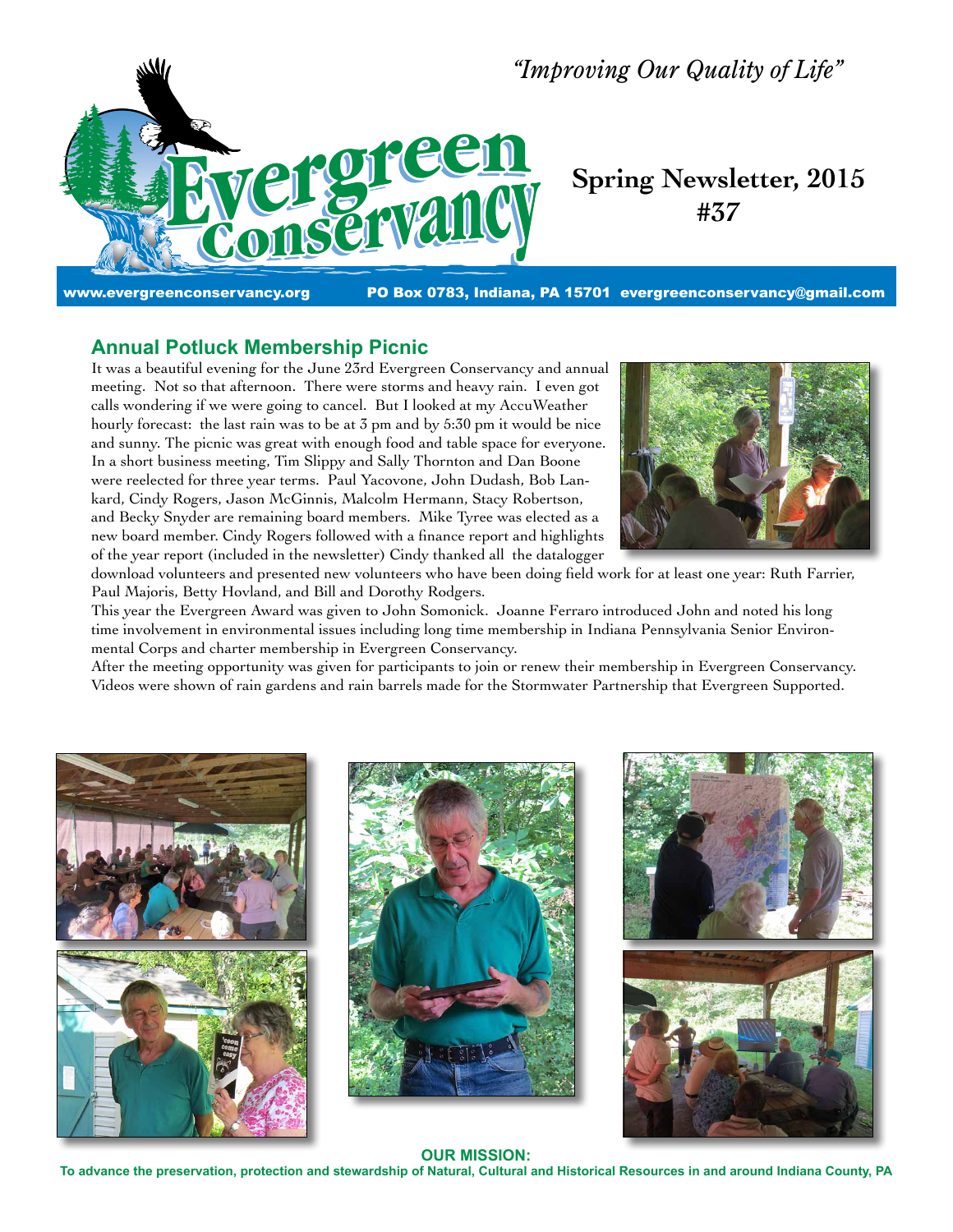If you believe that we need to protect our planet, visit www.GoodPawsGoodCause.org, an on-line store for good people and good pets!

10% of every Fur The Earth™ purchase benefits Evergreen Conservancy and The Conservation Fund. **Thanks to GoodPawsGoodCause for their year-end donation to Evergreen Conservancy.**





# **Fall Program - Elk in Pennsylvania November 14th, 7PM – Blue Spruce Lodge**

Join the Pennsylvania Game Commission EES, Mandy Marconi to learn about elk in Pennsylvania: past, present, and future. The program will begin with a 30 minute documentary video, followed by a hands-on, interactive presentation as you learn about elk adaptations, seasonal behavior, and interesting facts.

Mandy Marconi joined the Pennsylvania Game Commission in the summer of 2013 as an Elk Intern for the 100 Year Celebration of Elk Restoration in Pennsylvania. She is now the Environmental Education Specialist for the Northcentral Region. Her primary responsibilities are assisting the Northcentral Region Information and Education Supervisor and Wildlife Conservation Officers with educational and public programs, setting up and working at exhibits, developing public programs and presenting them throughout the region for various groups and State agencies. Mandy received an Associate's degree in Wildlife Technology from the Pennsylvania State University. She is currently pursuing a Bachelor's degree in Earth Sciences with a Minor in Natural Resources.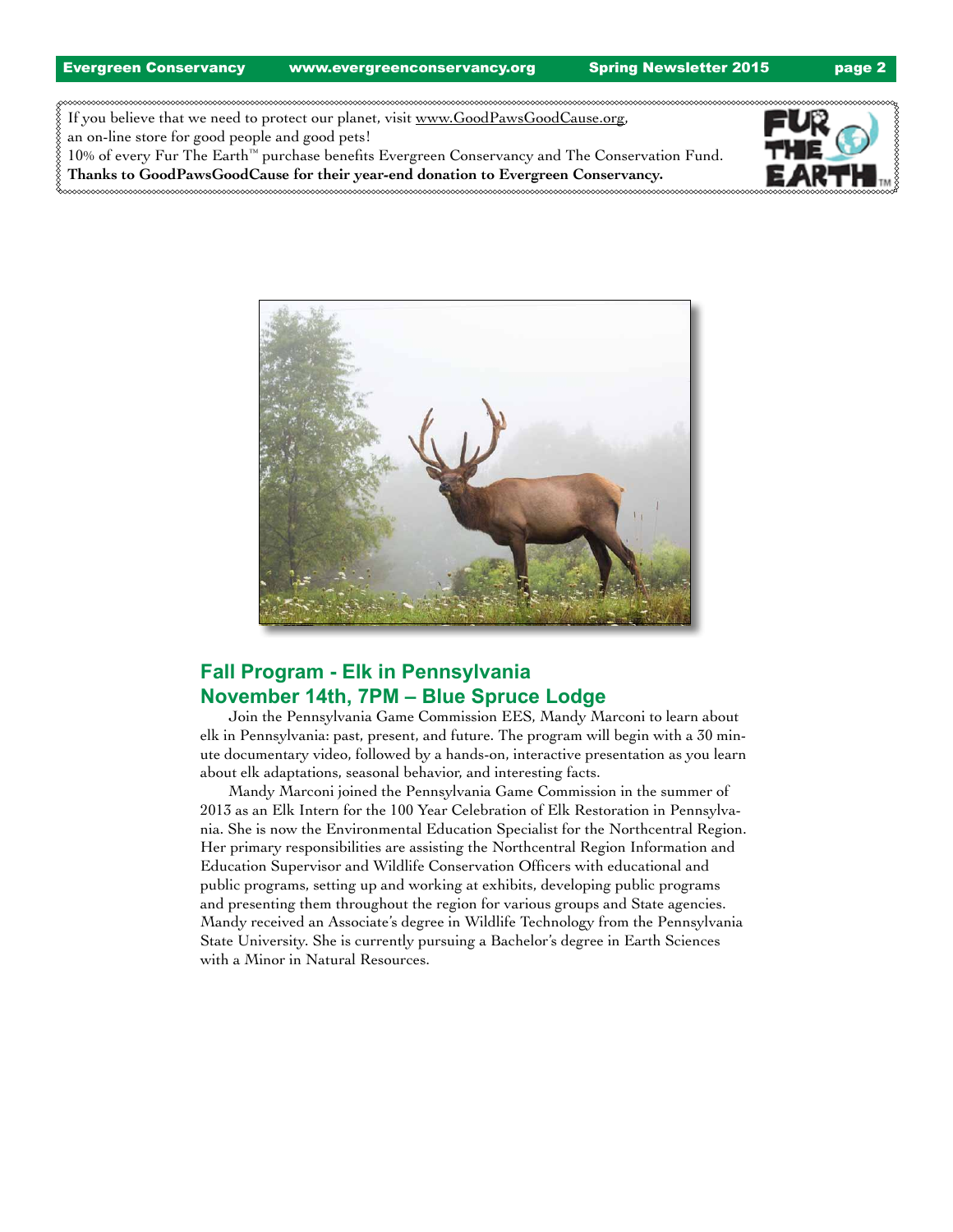PO Box 0783, Indiana, PA 15701 evergreenconservancy@gmail.com Spring Newsletter 2015 page 3

### **Evergreen's Website**

www.evergreenconservancy.org

For The Latest News.



#### **On Facebook**

If you use Facebook, please go to our page and tell us if you like it. We can send you event notices and update you with current events! Become our Friend. Like

**And on YouTube:**

About Evergreen Conservancy – crNa11j5J2M Tanoma AMD Wetlands – yaGLM4Ob8Ks Renewable Energy – S3VOATx0mRY





**If you wish to learn more about Evergreen Conservancy please check our new and improved website www.evergreenconservancy.org. Twitter User? – evergreenc2014**

# **Highlights of the year**

- Evergreen Conservancy has been very busy with environmental education programs with over 550 attendees to programs.
- We partnered with IUP for "Into the Streets" hosted in the fall and this spring. It was a great opportunity for them and us.
- Water monitoring: We had to reinstall several sites after the hard winter and ice, but they are all cleaned, recalibrated, and back in the streams ready for nice weather! We have added two more sites this spring and took out a few to bring our total number of manually downloaded loggers to 32. We had problems with 5 loggers and had to send them back for repair – 4 were beyond repair and had to be discarded. We are still considering a few other places. We recalibrated and did maintenance on our Telemetry loggers - dealt with battery issues and snow but they are all up and running and sending data to a website 24/7.
- Education for our board: We took advantage of several training events this past year.
- Last fall Cindy Rogers attended training with the Appalachian Coal Country Team (ACCT) for our OSM VISTA position in Beckley WV for 3 days funded by the ACCT.
- Cassy and Cindy went to the 2015 Pa Land Trust Association Training, May 7-9 where they attended a variety of different sessions. They were funded to go through a generous scholarship from PALTA.
- In June Sally, Sean and Cindy went to a free two day training about watersheds put on by game commission and the state parks.
- Many of you attended our programs in the fall and spring. Last fall was on rain gardens with Barbara Hague and March 27th Ed Patterson, Indiana County Parks and Trails director, presented a program on local salamanders
- Last Fall Evergreen hosted an AmeriCorps National Civilian Community Corps (NCCC) team for nearly two weeks at the end of last summer. The group was made up of 7 young adults from across the country who pledge 10 months of their life to do public service. They volunteered at Tanoma, Homer City Boat Launch Park, and Yellow Creek State Park
- Board member news: We had some board changes this past year. New board member Janelle Revo had to resign because of personal reasons. She had volunteered to be our new treasurer when Jon Miller moved back to Pittsburgh.

# **What do your membership dues do?**

The membership year for Evergreen Conservancy starts each July. Recently you may have been asked to renew your membership and you may wonder why we need your dues every year. While we do get grants and donations due to the hard work of our leaders, most of this money is designated for specific work.

Our other expenses depend on membership dues and donations. We provide educational programs for children and adults. We provide the equipment and supplies for these programs and most of the programs are free (however some groups graciously make a donation to help). Hopefully we can encourage families to explore the out-of-doors.

We are privileged to have a Vista Volunteer to help with our educational programs, grant writing and other work. We pay a portion of her stipend along with one other organization. We do not have any employees.

We also continue to monitor water ways with data loggers. These computer based units require regular maintenance and like anyone who deals with electronic equipment knows, they breakdown. We also need to replace the computers to download the data. The information from the data loggers is available. If you are interested in seeing the data, just let us know.

Evergreen Conservancy also has the usual expenses of every organization such as insurance, accounting services, and office supplies. We also have expenses for our properties such as Tanoma where we supply a Port-O-Pot in the summer, equipment for the renewable energy

Project, maintenance of the system, and lawn care.If you have paid your dues for this year, thank you. If you haven't joined for this year please send in your dues today. We appreciated every donation, no matter what amount. If you would like more information on our finances, join us the first Tuesday of every even month for our committee meeting.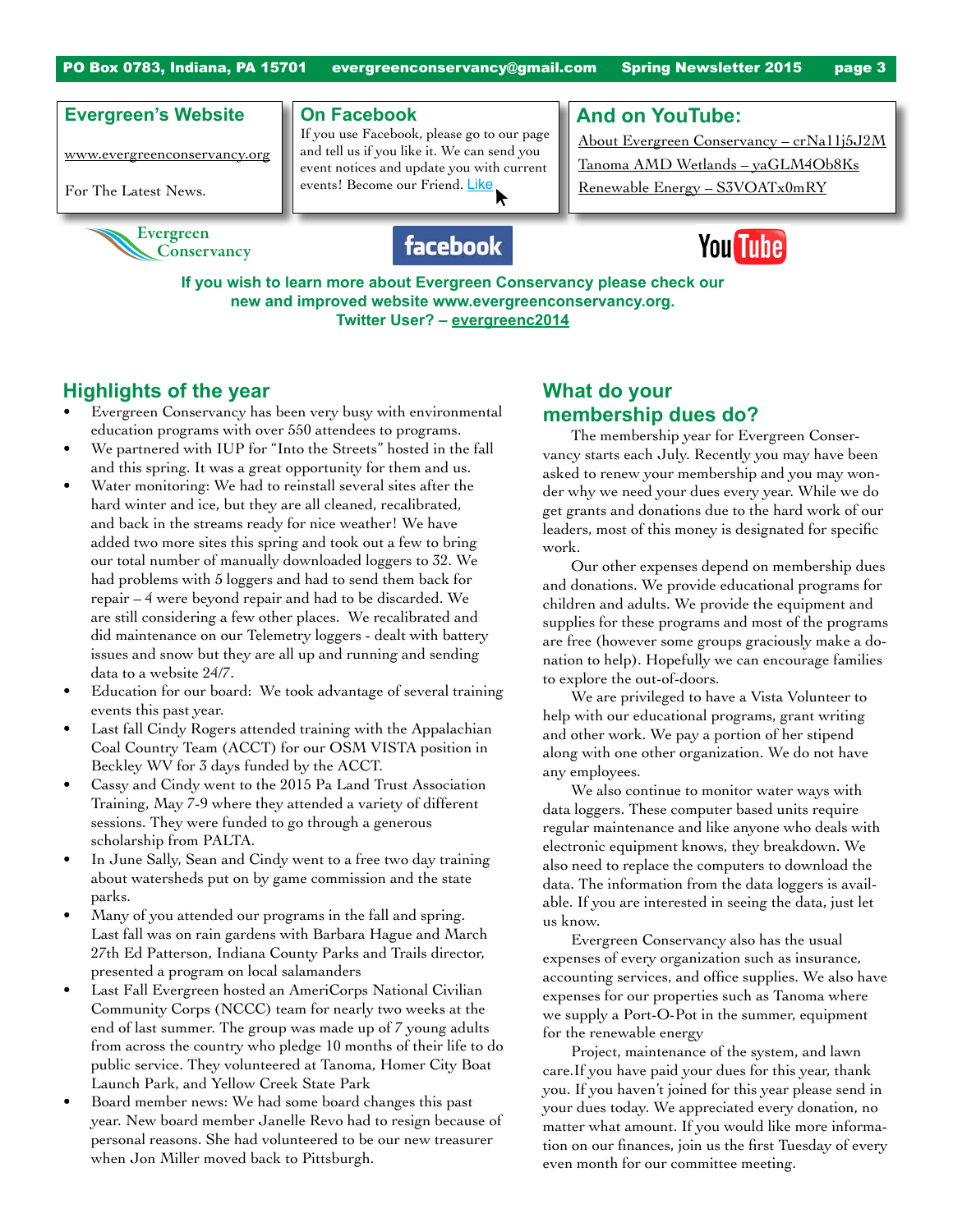#### **Welcome to our new board member Mike Tyree**

Michael Tyree has been recently hired in the position of Assistant professor of Plant Applied Ecology within the Department of Biology at IUP. Mike earned his B.S. in forest biology from Penn State University and an M.S and Ph.D. from Virginia Tech. Academic interests include understanding the impact of land-use change and climate change on ecosystem carbon cycling, restoration ecology, and disturbance ecology. Mike has formally taught dendrology (tree id) over the last five years while teaching at Louisiana Tech University. Additionally, Mike has participated in a number of community outreach opportunities using tree identification as a tool to generate interest in natural resource conservation.





### **Thanks to our summer intern Luke Tatarko**

Luke created a GIS map for us of all our logger locations in the county. He also made layers for Marcellus Shale wells and permits, the proposed deep injection well, and our telemetry locations. If you are in the PASEC room - it will be up on the wall.



*Please support Nature's Way market in Greensburg. They support us with a generous donation!*

#### **Fundraising**

We will be holding workshops for anyone who wants to help us make some new things to sell for our fundraisers. We will supply all the materials and show you what we need to do. We need your hands to help make some items. The dates are as follows:

September 17th 6pm-9pm

September 22nd 6pm-9pm

Need any gifts or want to buy something nice for yourself? We will be selling our items on the website and at locations in Indiana this fall. Please don't forget us for your gift ideas this year.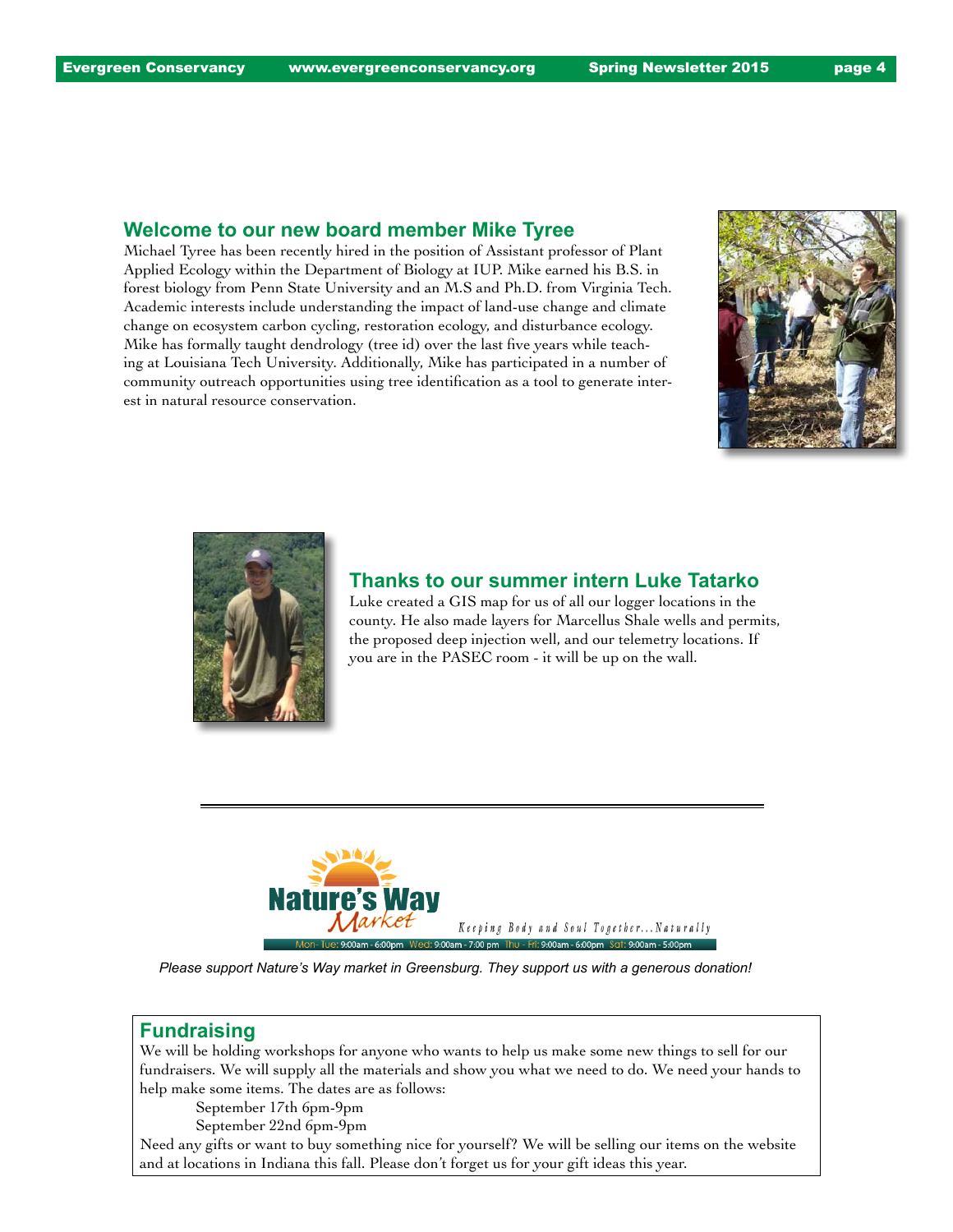### **Grants in progress**

- Growing Greener, AMD Set Aside Program We have approval to start our Trompe project. Tim Dehaney from Bio-Most is working on ordering the parts and hopes to start the project soon.
- Evergreen was awarded a grant from The Indiana County Endowment (ICE), a nonprofit community foundation in Indiana, PA. ICE is a component fund of The Pittsburgh Foundation (TPF), the 14th largest community foundation in the United States. The grant will allow us to design and install three new signs at Tanoma. Two of the signs will help to educate visitors to Tanoma about renewable energy. One sign will be dedicated to learning about the new Trompe system that is being installed at the site.
- Evergreen Conservancy applied for a grant from Norcross to purchase GPS units to add to our environmental education materials so we can offer more geocaching programs.
- The Indiana Rotary awarded Evergreen a generous grant to help reforest Yellow Creek State Park. Because many of the trees at Yellow Creek are dying and have to be cut down they needed help in replanting native trees in the area to help develop riparian buffer zones, as well as shade trees in the park. Rotary Club is an international service organization that embraces the theme "Service Above Self."



#### **Environmental Education Highlights**

Evergreen Conservancy has continued with their environmental education programs. In May a group of Girl Scouts came out to Tanoma to complete their BREATHE Journey. We tie-dyed tee-shirts with iron oxide from the Tanoma treatment center, did a system tour, learned about macro-invertebrates,

learned to identify trees and did a tree planting exercise. In June, we had a Lenepe Tech Day Camp at Tanoma to tie-due tee-shirts, take a system tour, and learn about macro-invertebrates, renewable energy, and geocaching. Then in July, Cassy and Brooke taught a Blairsville/ Homer City Girl Scout Service Unit all about geocaching.

The geocaching programs have been very successful and sought after. For those who don't know: geocaching is a high-tech, treasure hunt game that is played worldwide and at your leisure. It requires the use of a handheld GPS unit and coordinates that can be found at geocaching.com. Due to the program's success, Evergreen Conservancy has submitted a Norcross Wildlife Foundation grant to purchase GPS units of our own. This would allow Evergreen to do geocaching programs whenever a group would like.

### **Water Monitoring:**

Our volunteers are getting out to our County Creeks every two to four weeks to download the data that the loggers accumulate. We hope to get out to do macro-invertebrate and stream assessments this fall at the new sites.

#### **Tanoma Update**

We had a hornet problem at our last bridge, as well as the geocache located there. We had to get out there and get rid of the nest and move some very angry hornets. We continue to have visitors at Tanoma on a fairly regular basis who come out to walk through the system, read the story book, and enjoy the outdoors. We are waiting for BioMost to start the Trompe system.

#### **WHAT WE CONSERVE:**

**Wildlife Habitat • Stream Access • Scenic Vistas • Land in need of Restoration • Working Landscapes • Historic • Cultural Sites**